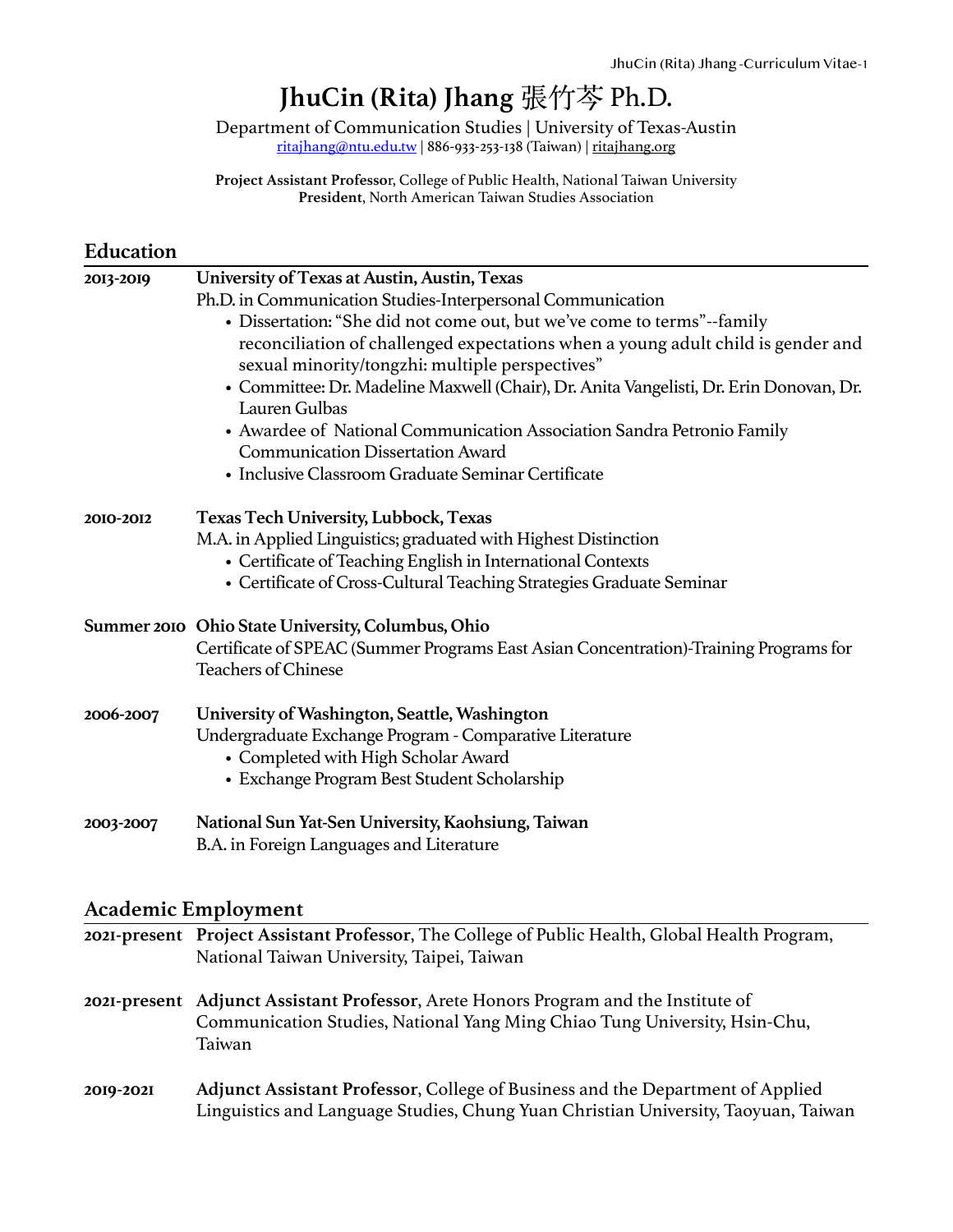| 2018-2021 | Regional Expert, Franklin & Marshall Global Barometer of Gay Rights/ Transgender Rights<br>(F&M GBGR/GBTR), Franklin & Marshall College                                                                                                                                                                                                                                                                                                                                           |
|-----------|-----------------------------------------------------------------------------------------------------------------------------------------------------------------------------------------------------------------------------------------------------------------------------------------------------------------------------------------------------------------------------------------------------------------------------------------------------------------------------------|
| 2014-2019 | Teaching Assistant, CMS S354 Conflict Resolution (web-based), Department of<br>Communication Studies, The University of Texas at Austin, Austin, Texas<br>Assistant Instructor, CMS 314L Language, Communication, and Culture, Department of<br>Communication Studies, The University of Texas at Austin, Austin, Texas<br>Teaching Assistant, CMS 371K Practicum in Conflict Mediation, Department of<br>Communication Studies, The University of Texas at Austin, Austin, Texas |
| 2016-2017 | Instructor, Indonesia-Taiwan PhD Government-Sponsored Bridging Program,<br>Taoyuan, Taiwan                                                                                                                                                                                                                                                                                                                                                                                        |
| 2012-2016 | Instructor, Department of Applied Linguistics & Language Studies and The Office of<br>International Affairs, College of Business and Language Center, Chung Yuan Christian<br>University, Taoyuan, Taiwan                                                                                                                                                                                                                                                                         |
|           | 2012 Summer Instructor, International Teaching Assistant Workshop, Texas Tech University, Lubbock,<br><b>Texas</b>                                                                                                                                                                                                                                                                                                                                                                |
| 2010-2012 | Graduate Instructor, Department of Classical and Modern Languages and Literatures,<br>Chinese Program, Texas Tech University, Lubbock, Texas                                                                                                                                                                                                                                                                                                                                      |

### **Publications**

- **Jhang, J. &** Wu, C. H. (Accepted). 'Keywording Taiwan': Report of the 26th North American Taiwan Studies Association Annual Conference, Online, 20-21 May 2021. International Journal of Taiwan Studies. (ESCI: Emerging Sources Citation Index)
- **Jhang, J.** (Submitted). Navigating the "China Virus" and Anti-Asian Racism: Taiwanese International Students' Communicative Strategies. Asian Journal of Communication (SSCI: Social Sciences Citation Index)
- Zhang, W. H., **Jhang, J**., & Greenwell, M. R. (Under Review) Effects of replay and rehearsal expressive writing with mental health concerns: A randomized control trial. Journal of Mental Health. (SSCI: Social Sciences Citation Index)
- **Jhang, J.** (2020). Examining Cultural Discourses in Taiwanese Gender and Sexual Minority/Tongzhi Family-of-Origin Relationships. *Cross-Currents: East Asian History and Culture Review*, *9*(1), 146-179.
- **Jhang, J.** (2019). "She did not come out, but we've come to terms" -- Family reconciliation of challenged expectations when a young adult child is gender and sexual minority/tongzhi: Multiple perspectives. Unpublished doctoral dissertation. University of Texas at Austin.
- **Jhang, J**. (2018b). Scaffolding in family relationships: A grounded theory of coming out to family. *Family Relations. 67*(1), 161-175. DOI: 10.1111/fare.12302 (SSCI: Social Sciences Citation Index)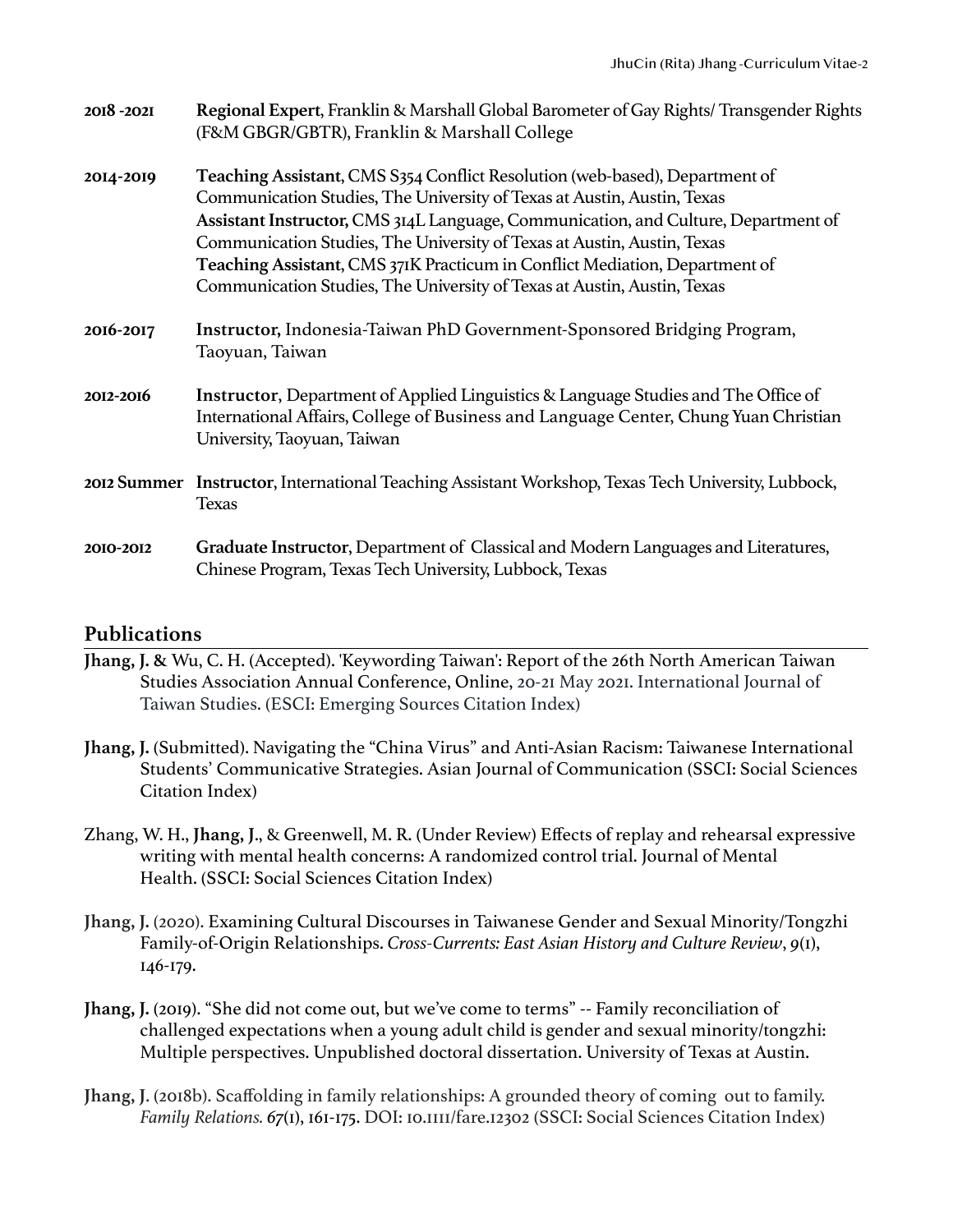- **Jhang, J**. (2018a). [Review of *Celebrity health narratives and the public health*, by Christina S. Beck, Stellina M.A. Chapman, Nathaniel Simmons, Kelly E. Tenzek and Stephanie M. Ruhl]. *Health Communication, 33*(2), 225-228*.* DOI: 10.1080/10410236.2016.1250193 (SSCI: Social Sciences Citation Index)
- Bock, M. J., Pain, P., & **Jhang, J**. (2017). Covering Nipples: News Discourse and the Politics and Framing of Breastfeeding. *Feminist Media Studies*. *19*(1), 53-69. DOI: 10.1080/14680777.2017.1313754 (SSCI: Social Sciences Citation Index)

### **Awards and Honors**

| 2020        | Sandra Petronio Family Communication Dissertation Award, National Communication<br>Association                                                  |
|-------------|-------------------------------------------------------------------------------------------------------------------------------------------------|
| 2019        | Doctoral Honors Seminar (competitively selected), National Communication Association,<br>July 21-24, 2019.                                      |
| 2019        | Program Director Scholarship, North America Taiwan Studies Association                                                                          |
| 2018        | Scholarship, Global Island: Taiwan and the World workshop, 2018 University of<br>Washington, Taiwan Studies Program                             |
| 2018        | Travel funding to The National Conference on Dialogue & Deliberation Conference                                                                 |
| 2017        | National Communication Association Student Caucus Travel Award, 2017 National<br><b>Communication Association Annual Conference</b>             |
| 2017        | Student Travel Grant, 2017 International Communication Association Preconference-<br>Digital Asia: Recent Research and Practice. San Diego, CA. |
| <b>2016</b> | Health Communication Scholar Program Research Grant, Moody College of<br>Communication, University of Texas at Austin                           |
| <b>2016</b> | Outstanding Ph.D. Student of the Year, Department of Communication Studies,<br>University of Texas at Austin                                    |
| 2015        | Top Student Paper Award in the Language and Social Interaction Division,<br>National Communication Association Annual Conference                |
| 2015        | National Communication Association Student Caucus Travel Award (The LGBTQ<br>Caucus), National Communication Association Annual Conference      |
| 2014-2015   | Graduate School Continuing Scholarship, \$5,000. University of Texas at Austin                                                                  |
| 2013-2014   | The Pic-Wagner Fellowship, University of Texas at Austin                                                                                        |
| 2010-2012   | Full Scholarship Grantee, Alliance for Language Learning and Educational Exchange                                                               |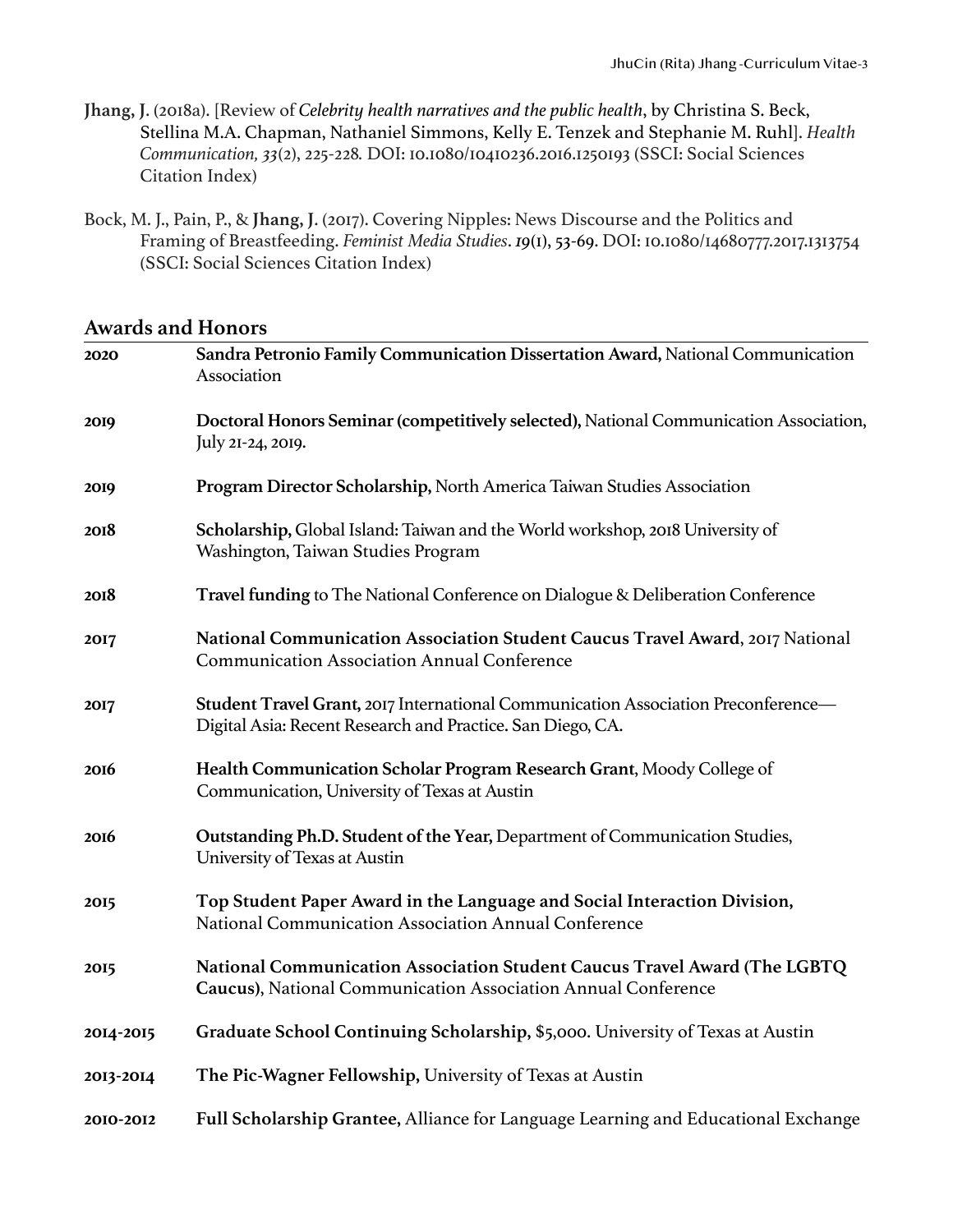### (*ALLEX*) Scholarship Program

### **Research Engagement**

|              | 2021-Present Researcher, Mental Health Association in Taiwan                                                                                                                                    |
|--------------|-------------------------------------------------------------------------------------------------------------------------------------------------------------------------------------------------|
| 2021-Present | Researcher, Taiwan-UK Sex/Gender/Sexuality Minorities Health Research Network<br>(TUSHRN) Taskforce                                                                                             |
| 2021-2022    | Selected invitee, Ministry of Science and Technology, the Graduate Institute for the<br>Humanities and Social Sciences Knowledge, Society, and Future: Transdisciplinary Young<br>Scholar Forum |
| 2020         | Selected invitee, Risk Society and Policy Research Center (RSPRC), National Taiwan<br>University Participatory workshop on future-oriented governance                                           |
| 2016-2019    | Researcher, The Health Communication Scholar Program, Department of Asian Studies,<br>University of Texas at Austin                                                                             |
| 2015-2017    | Researcher, The News as Cultural (NAC) Research Group, School of Journalism, University<br>of Texas at Austin                                                                                   |
| 2012-2013    | Research Assistant, Interdisciplinary Project on Computational Linguistics and<br>Chinese Dialectics, Chang Gung University, Taipei, Taiwan                                                     |

### **Research Areas**

- Intercultural communication
- Critical discourse analysis
- Conversation analysis
- Conflict and communication
- Language and social interaction
- Applied linguistics
- Tongzhi/LGBTQ+/queer and gender studies
- Communication studies
- Interpersonal communication
- Family communication
- Health communication
- Media and human relationship
- Intimate relationship violence and sexual violence
- Advocacy and social movement
- Qualitative research methods
- Grounded theory

### **Conference Presentations**

**Jhang, J.** (2022). Minority stress of the multiply marginalized: Policy denial and economic exclusion of low SES same-sex couples access to assisted reproductive technology (ART) in Taiwan. Paper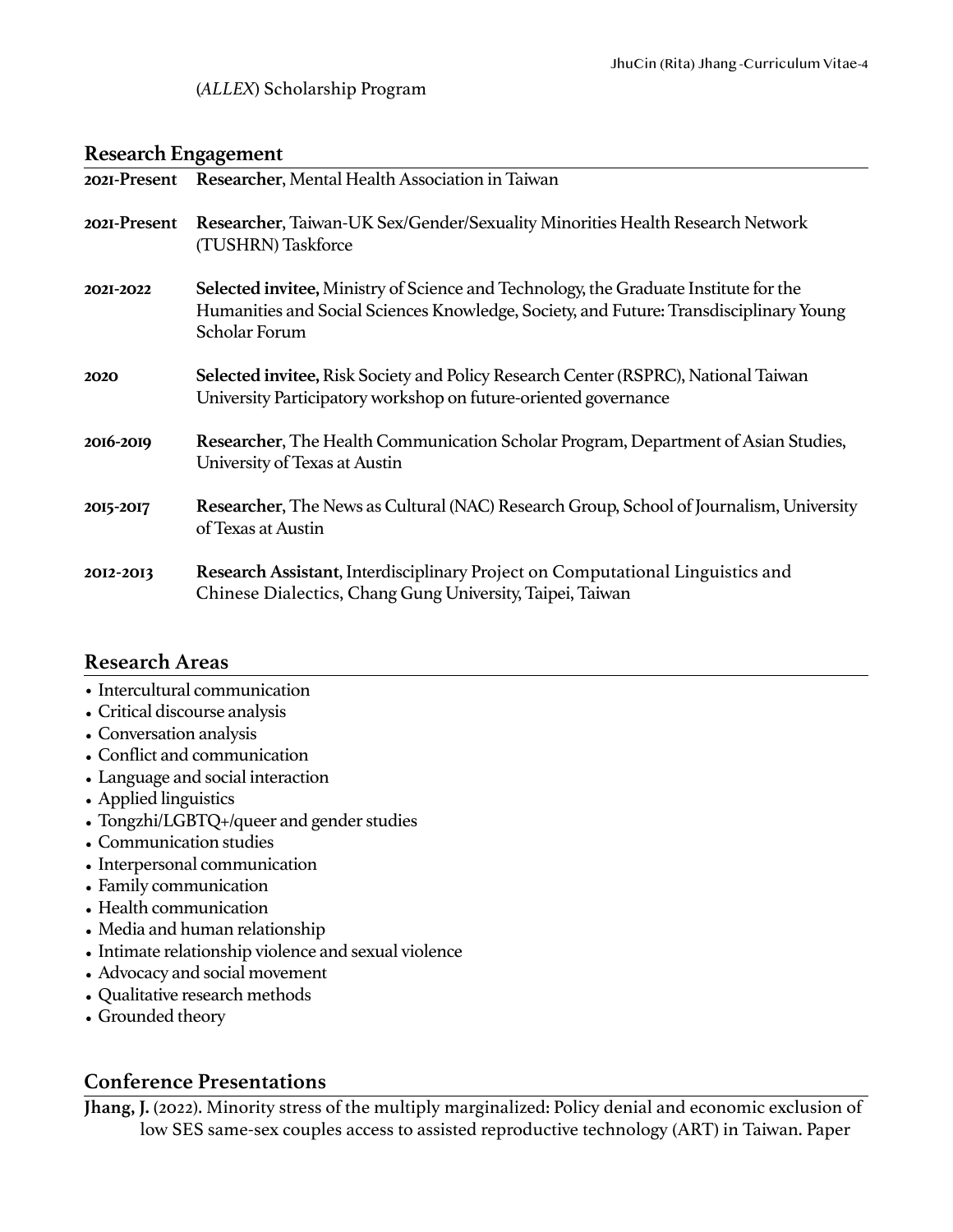to be presented in North American Taiwan Studies Association annual conference. Washington, DC. July 8-10, 2022

- **Jhang, J.** (2022). Making Taiwan in family conflicts -- the model of scaffolding family reconciliation. Paper to be presented in the World Congress of Taiwan Studies. Seattle, Washington, June 27-29, 2022.
- **Jhang. J**. (2022). Imagining multiple families, and uncoupling marriage and reproduction the reproductive rights of female same-sex couples and single women in Taiwan. Paper presented in Population Association of Taiwan 2022 Annual Conference, Taipei, Taiwan, May, 14, 2022.
- **Jhang. J**. (2021). Panel: Toward a Global Agenda for Interpersonal Communication Research and Pedagogy. National Communication Association. Seattle, Washington, (participated online). November 18-21, 2021.
- **Jhang. J**. (2021). The Gendered Bargaining with Patriarchy in Post-marriage Equality Taiwan. Paper presented at the 26th North American Taiwan Studies Association conference. Irvine, California, May 20-21, 2021.
- Greenwell, M. R., **Jhang, J**., & Zhang, W. H. (2019). Expressive writing and imagined interaction on mental health. Poster presented at Mental Health & Health Communication Symposium. Austin, Texas, February 21, 2019.
- **Jhang, J**., Greenwell, M. R., & Zhang, W. H. (2018). Exploring themes in expressive writing responses. Paper presented at the 2017 Annual Conference of the National Communication Association. Salt Lake City, Utah, November 8-11, 2018.
- Greenwell, M., **Jhang, J.**, Zhang, W., Soibelman, D.R. (2018). Exploring Themes Present in Expressive Writing Responses Related to Mental Health. National Communication Association, Mental Health Communication Roundtable.
- Zhang, W. H. , **Jhang, J**., Greenwell, M. R. (2018). Preliminary analysis: Effects of rehearsal and replay expressive writing on mental health. Poster presented at American Public Health Association Conference. San Diego, California, November 10-14, 2018.
- Maxwell, M. M., & **Jhang, J.** (2018). Talking past each other from different ideologies Analysis and solutions. Workshop at The National Conference on Dialogue & Deliberation Conference, Denver, Colorado, November 2-4, 2018.
- **Jhang, J**. (2018). Rethinking family maintenance in challenged expectations, Global Island: Taiwan and the World workshop, 2018 University of Washington, Taiwan Studies Program, Oct, 18-19, 2018.
- **Jhang, J**. (2017e). A narrative analysis of LGB individuals' life changes around coming out in family Paper presented at the 2017 Annual Conference of the National Communication Association. Dallas, Texas, November 15-19, 2017.

**Jhang, J**. (2017d). Communicative management of the stigma in non-monogamous relationships in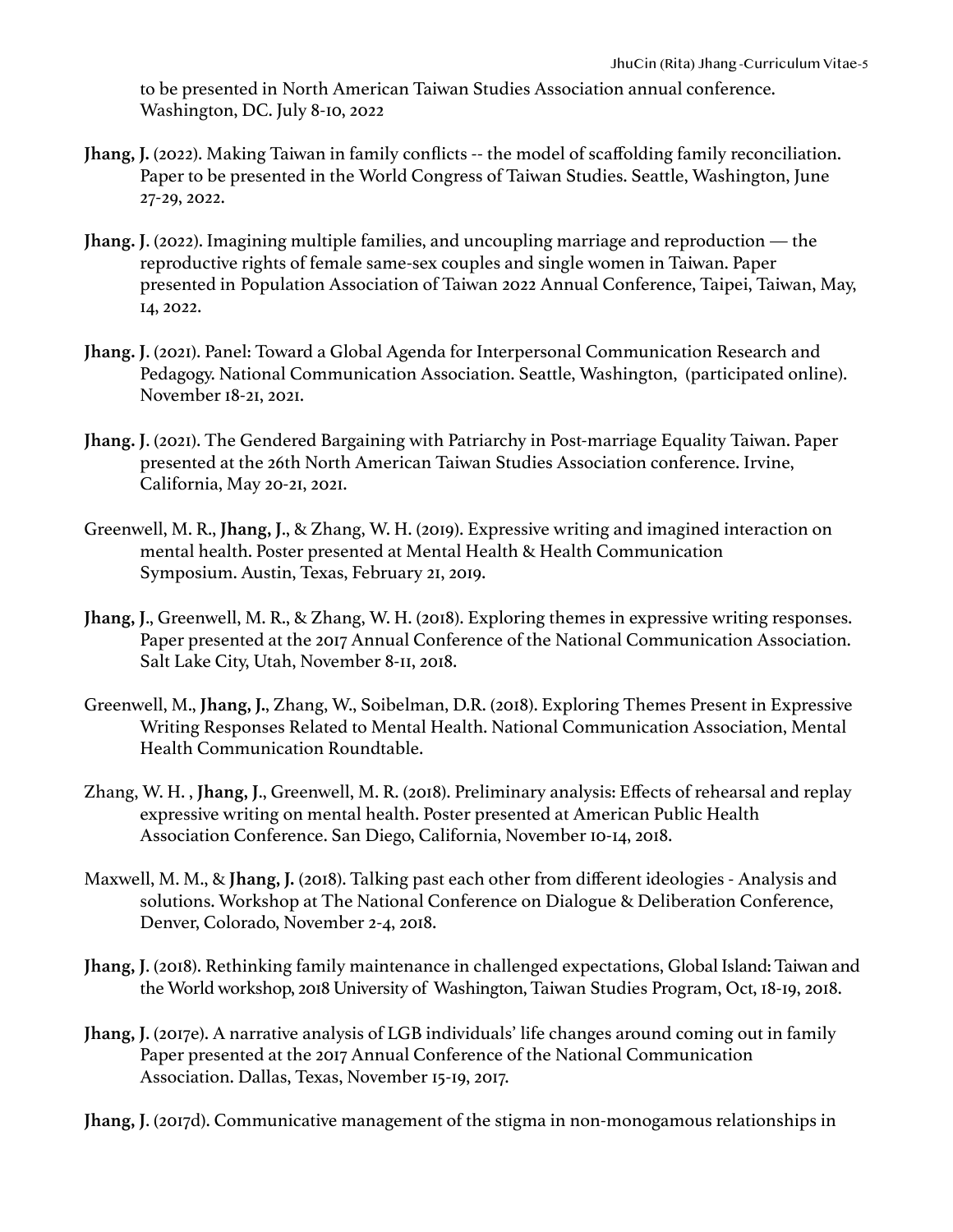mediated contexts. Paper presented at the 2017 Annual Conference of the National Communication Association. Dallas, Texas, November 15-19, 2017.

- **Jhang, J**. (2017c). "Sorry I have not come out yet": A narrative analysis of LGB individuals' life changes around coming out in family. Paper presented at the 2017 Annual Conference of the Chinese Communication Society, Taipei, Taiwan, June 24-25, 2017.
- **Jhang, J**. (2017b). Digitally powered movement and countermovement of marriage equality in Taiwan. Paper presented at the 2017 International Communication Association Preconference: Digital Asia: Recent Research and Practice, San Diego, CA, May 25-29, 2017.
- **Jhang, J**. (2017a). Marriage equality movement and countermovement on social media— How online interactions contribute to the social movement of marriage equality in Taiwan. Paper presented at The 2017 Annual Conflict Conference, Austin, Texas, April 7-9, 2017.
- Bock, A, M., Pain, P., & **Jhang, J.** (2016d). Covering Nipple: News Discourse and the Politics and Framing of Breastfeeding. Paper presented at The National Communication Association 2016 Annual Conference, Philadelphia, Pennsylvania, November 8-13, 2016.
- **Jhang, J.** (2016c). When coming out does not make you out: A grounded theory of coming out to family for Taiwanese LGB individuals. Paper presented at the Annual Conference of The Chinese Communication Society, Chiayi, Taiwan, June 17-19, 2016.
- **Jhang, J.** (2016b). Examining the LGBTQ issues in Taiwan with Critical Discourse Analysis: The power of heteronormativity, homonormativity, and compulsory marriage. Paper presented at The International Communication Association 2016 Annual Conference, Fukuoka, Japan, June 9-13, 2016.
- Bock, A, M., Pain, P., & **Jhang, J.** (2016a). Covering the Nipple: News Discourse and the Politics and Framing of Breastfeeding. Paper presented at The 3rd Conflict Conference, Austin, Texas, April 8-9, 2016.
- **Jhang, J.**(2015g). Coming out to mom and the world: Live coming out videos on YouTube. Paper presented at The National Communication Association 2015 Annual Conference, Las Vegas, Nevada, November 19-22, 2015.
- **Jhang, J.** (2015f). Model of functional ambiguity- A new approach to framing relational dialectics. Paper presented at The National Communication Association 2015 Annual Conference, Las Vegas, Nevada, November 19-22, 2015.
- Jhang, J. (2015e). Neither good nor bad, neither new nor old—Coming out news delivery sequences. **Top Paper Award**. Paper presented at The National Communication Association 2015 Annual Conference, Las Vegas, Nevada, November 19-22, 2015.
- **Jhang, J.** (2015d). Staying close afar Building a model of functional ambiguity. Paper presented at the 2015 Annual Conference of the Chinese Communication Society, Kaohsiung, Taiwan, July 3-5, 2015.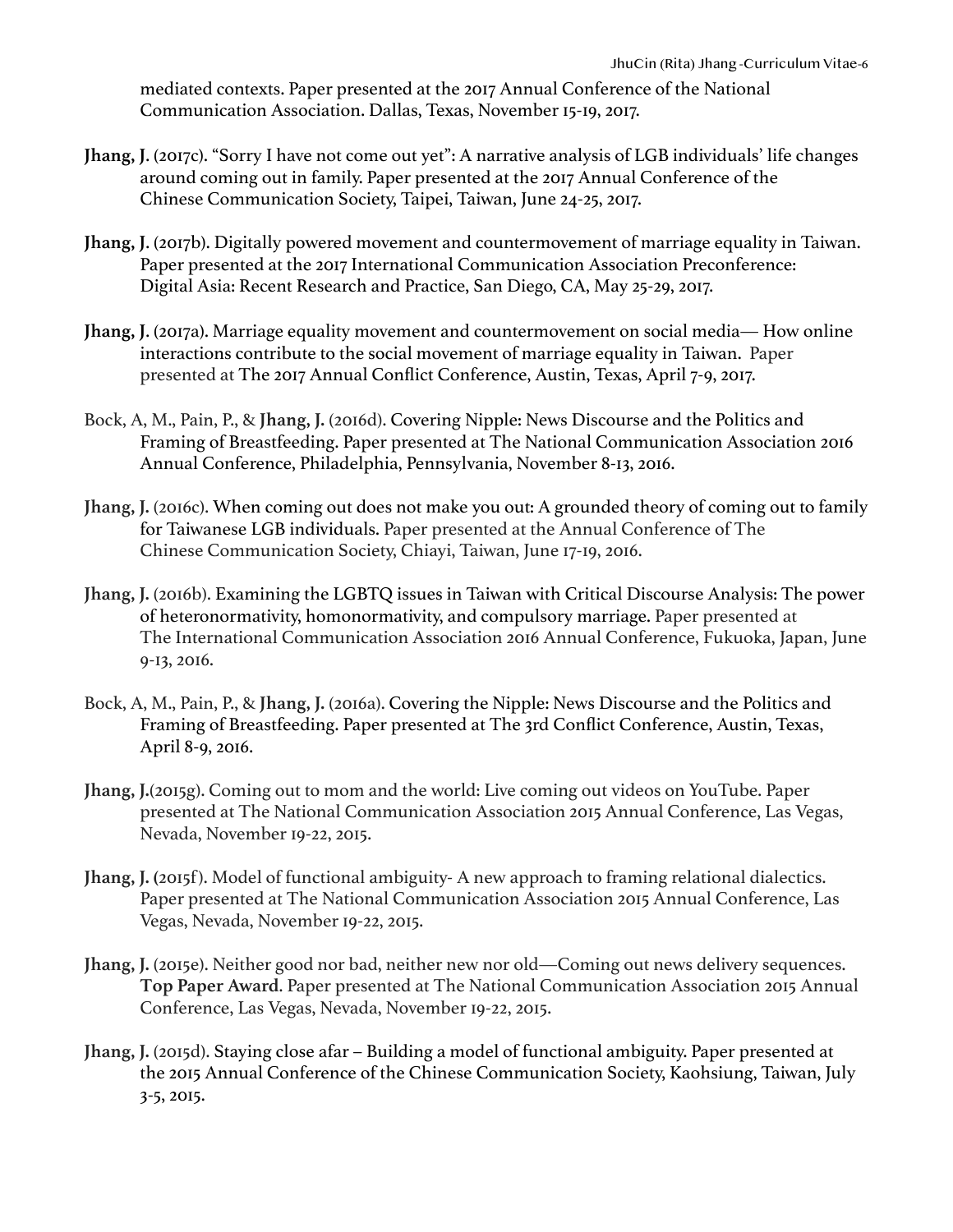- **Jhang, J**. (2015c). Persuasive messages processing of the conflict of same-sex marriage in Taiwan. Paper presented at the International Communication Association 2015 Annual Conference, San Juan, Puerto Rico, May 21-25, 2015.
- **Jhang, J.** (2015b). Social identity theory, gender differences, and gender role beliefs in understanding homophobia. Poster presented the 2015 Annual Conference International Communication Association, San Juan, Puerto Rico, May 21-25, 2015.
- Pantoja, G. & **Jhang, J.** (2015a). Computer-mediated communication's influence over conflict management during difficult conversation over sexual orientation**.** Paper presented at The 2015 Annual Conflict Conference, Austin, Texas, April 10-11, 2015.
- **Jhang, J.** (2014c). On the verge of secrets: How closeted lesbians, gays, and bisexuals negotiate forced conversations with their families. Paper presented at the 2014 Annual Conference of the National Communication Association, Chicago, Illinois, November 20-23, 2014.
- Yang, M. J. & **Jhang, J.** (2014b) Framing same-sex marriage in Taiwan: The persuasive appeal frame. Poster presented at 2014 Association for Education and Journalism and Mass Communication Annual Conference, Montreal, Canada, August 6-9, 2014.
- **Jhang, J.** (2014a). Does the Internet catalyze conflicts over marriage equality? The case of Taiwan. Paper presented at 2014 Annual Conflict Conference, Austin, Texas, April 10-11, 2014.
- **Jhang, J.** (2012). A proposal of using needs analysis to establish Chinese-for-Special-Purpose course with a task-based syllabus. Paper presented at Annual Conference of Teaching Chinese as a Second Language 2012, Taipei, Taiwan, December 28-30, 2012.
- **Jhang, J.** (2012). Conversation analysis in task-based instruction—A pedagogical activity design model. Paper presented at The Fourth Asian Conference on Education, Osaka, Japan, October 24-28, 2012.
- **Jhang, J.** (2012). The making of authentic materials from conversation analysis-Gaps, pauses and phatic functions. Paper presented at The 2012 International Conference on Chinese Language Teaching, New York, USA, May 25-26, 2012.
- **Jhang, J.** (2012). From conversation analysis to authentic materials How to teach topic management in daily conversation. Paper presented at The 10<sup>th</sup> New York International Conference on Teaching Chinese Language and Culture, New York, USA, May 12, 2012.
- Liao, H. & **Jhang, J.** (2011). The lexical retrieval speed: The connection of semantic property, phonetic encoding and orthographical encoding of both English and Chinese. Paper presented at The 10th World Conference on Chinese Language Teaching, Taipei, Taiwan, December 25-29, 2011.

### **Academic Services**

**2022 Research Grant Committee, The Organization for Research on Women and Communication (ORWAC)**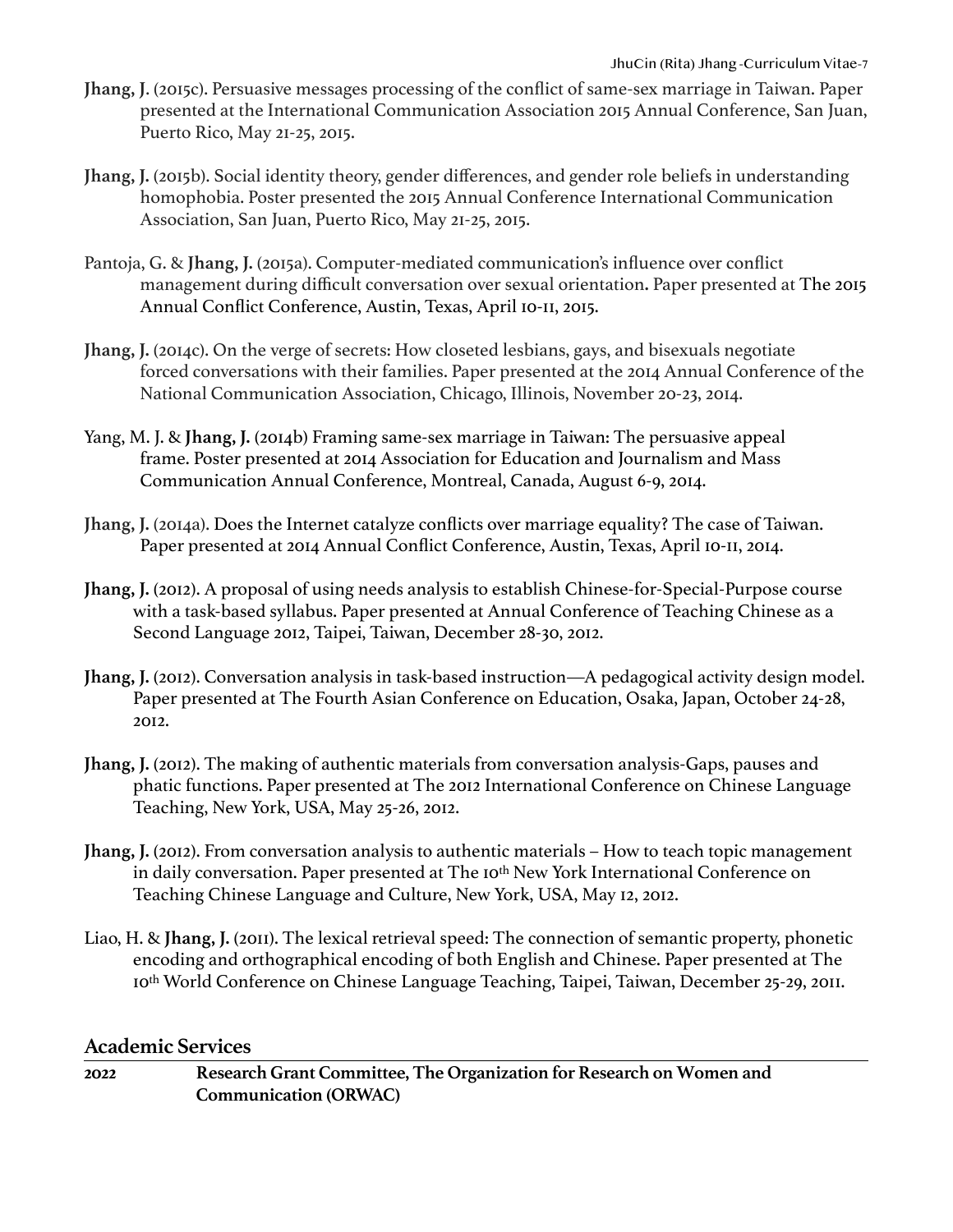# **2018-present President (2021-2022), Program Director (2019-2021), Program Commissioner (2018-2019)**

North American Taiwan Studies Association, USA

- Planning the annual conference (for 200 people)
- Managing the planning team (about 15 members)
- Raising fund and planning budget
- Planning the special projects (e.g., NATSA Podcast, Webinars)
- Managing the social media and official website presence
- **2021-Present Faculty advisor**, InDiE (Inclusion, Diversity & Equality) Initiative, College of Public Health, National Taiwan University
- **2019-present Journal Reviewer**
	- Journal of Family Studies (SSCI)
	- Journal of Homosexuality (SSCI)
	- Feminist Review (SSCI)
	- China Quarterly (SSCI)
	- International Journal of Taiwan Studies (Emerging Sources Citation Index)
	- 台灣公共衛⽣雜誌 Journal of Public Health (TSSCI)
	- Taiwan Journal of Democracy

#### **2014-Present Conference Reviewer**

The National Communication Association

- Health Communication Division
- Lesbian, Gay, Bisexual, Transgender, and Queer Studies Interest Group
- Chinese Communication Association

Western States Communication Association

• The Organization for Research on Women and Communication (ORWAC)

Association for Education in Journalism & Mass Communication (AEJMC) 2017 Conference The International Communication Association Annual Conference

- Interpersonal Communication Division
- Lesbian, Gay, Bisexual, Transgender, and Queer Studies Interest Group

The International Communication Association Annual Conference

- Family Communication Division
- Feminist Scholarship Division
- Interpersonal Communication Division
- Health Communication Division
- Lesbian, Gay, Bisexual, Transgender, and Queer Studies Interest Group

The National Communication Association Annual Conference

• Lesbian, Gay, Bisexual, Transgender, and Queer Studies Interest Group

Southern States Communication Association Annual Conference

• Interpersonal Communication Division

The 1st, 2nd, and 3rd Conflict Conference

#### **2021 Judge**

- National Taiwan University College of Public Health & Texas A&M Joined Three Minute Thesis competition
- Chung Yuan Christian University-University English Speech Competition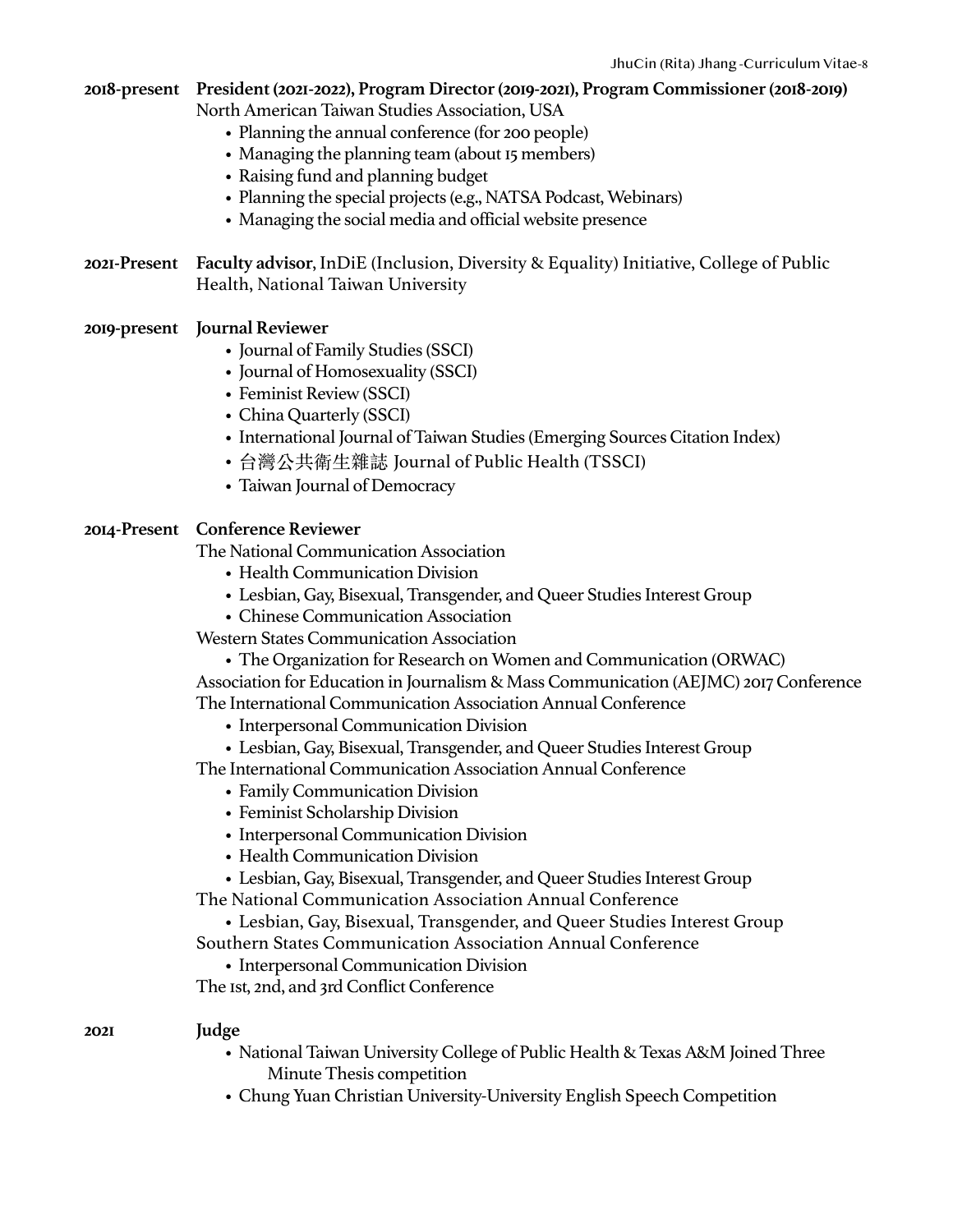| 2020        | Discussant, the 14th Graduate Symposium of National Taiwan Normal University<br>Department of Taiwan Culture, Language and Literature National Taipei University of<br>Education Graduate School of Taiwanese Culture                                                                           |
|-------------|-------------------------------------------------------------------------------------------------------------------------------------------------------------------------------------------------------------------------------------------------------------------------------------------------|
| 2018-2019   | Interpersonal Violence Prevention Specialist, Surewalk at UT Austin                                                                                                                                                                                                                             |
| 2017-2019   | Event Coordinator, Voices Against Violence, UT Counseling and Mental Health<br>Center, UT Austin                                                                                                                                                                                                |
| 2015-2019   | Graduate Mentor, Intellectual Entrepreneurship Pre-Graduate School Internship,<br>University of Texas at Austin, Austin, Texas                                                                                                                                                                  |
|             | Summer 2018 Camp Counselor, Global Ethics & Conflict Resolution Summer Symposium, UT Austin                                                                                                                                                                                                     |
| 2016        | Volunteer (merit-based), The International Communication Association annual conference                                                                                                                                                                                                          |
| 2014-2016   | Assistant Director for Services, UT Project on Conflict Resolution, UT Austin                                                                                                                                                                                                                   |
| 2014-2016   | Representative, The Society of Professional Mediators, UT Austin                                                                                                                                                                                                                                |
| 2014-2016   | Representative, Willie Nelson Center-Students for Peace, UT Austin                                                                                                                                                                                                                              |
| 2013-2016   | Committee member, Committee Chair, The Ist, 2nd, and 3rd Conflict Conference,<br>Department of Communication Studies University of Texas at Austin<br>• Planning the annual conference (for 100 people)<br>• Managing the planning team (about 8 members)<br>• Raising fund and planning budget |
| <b>2015</b> | Orientation Leader, Department of Communication Studies, UT Austin                                                                                                                                                                                                                              |
| 2014-2015   | Writing Chair, Department of Communication Studies Graduate Committee, University of<br>Texas at Austin, Austin, Texas                                                                                                                                                                          |
| 2013-2014   | Graduate Assistant, The Taiwanese International Spotlight Project, Department of Asian<br>Studies, University of Texas at Austin                                                                                                                                                                |
| 2012-2013   | Academic Advisor, Learning Center of Chung Yuan Christian University, Taoyuan, Taiwan                                                                                                                                                                                                           |

# **Invited Talks: Academic**

| Spring 2022 | University of London SOAS Centre of Taiwan Studies                                      |
|-------------|-----------------------------------------------------------------------------------------|
|             | • Topic: "Building a model of family reconciliation from the ground-up: A Taiwan study" |
|             | (English)                                                                               |
| Spring 2022 | The Chinese University of Hong Kong, Graduate seminar in The High-Income Trap in        |
|             | East Asia (taught by Dr. Syaru Shirley Lin)                                             |
|             | • Topic: "The feminist approach to the ultra low fertility problem" (English)           |

lopic: "The feminist approach to the ultra low fertility problem" (English)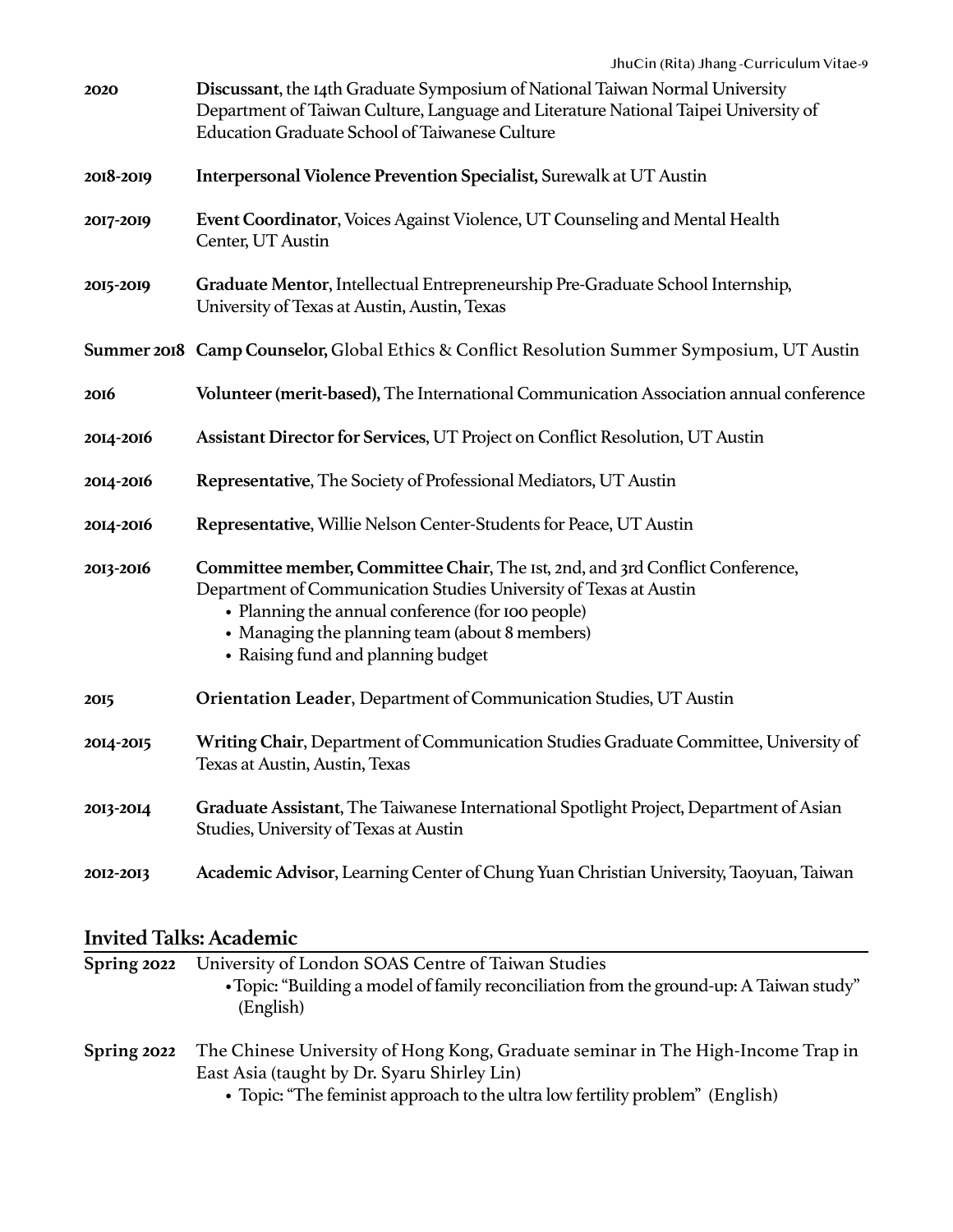| Spring 2022      | The National Taiwan Normal University, Department of Taiwan Culture, Languages,<br>and Literature, Course: Taiwan's Language and Society (taught by Dr. Tsioh Bok-bîn)<br>• Topic: "Gender, family, and the Hakka culture" (Mandarin and Hakka)                                                                                                                                                                                                                                                                                                                                                                                                                                            |
|------------------|--------------------------------------------------------------------------------------------------------------------------------------------------------------------------------------------------------------------------------------------------------------------------------------------------------------------------------------------------------------------------------------------------------------------------------------------------------------------------------------------------------------------------------------------------------------------------------------------------------------------------------------------------------------------------------------------|
| Spring 2022      | Reforming Speech Communication in Public Sphere: Examine the Contemporary<br>Public Policy and Legal Communication:<br>• Topic: "Communicating public policy" Forum (Mandarin)                                                                                                                                                                                                                                                                                                                                                                                                                                                                                                             |
| Spring 2022      | National Chengchi University, International College of Innovation, Course: Global Civil<br>Movement (taught by Dr. Cheng Hung-Ying)<br>• Topic: "Gender Equality/ LGBTIQA+ Activism" (English)                                                                                                                                                                                                                                                                                                                                                                                                                                                                                             |
| Spring 2022      | Taiwan Ireland Association<br>• Topic: "LGBTQ/tongzhi movement in Taiwan: Past, present, and future" (English)                                                                                                                                                                                                                                                                                                                                                                                                                                                                                                                                                                             |
| Spring 2022      | Department of Cultural Resources and Leisure Industries, National Taitung University,<br>Taitung, Taiwan<br>• Topic: "Twenty years into the 'Act of Gender Equality in Employment"                                                                                                                                                                                                                                                                                                                                                                                                                                                                                                         |
|                  | (Mandarin)                                                                                                                                                                                                                                                                                                                                                                                                                                                                                                                                                                                                                                                                                 |
| Fall 2021        | Research Institute of The Humanities and Social Sciences, Ministry of Science and<br>Technology (MOST), Taiwan<br>• Topic: "State of the art of Taiwan Studies in North America: Observations from the<br>North American Taiwan Studies Association" (Mandarin)<br>Moderator: Dr. Ching-Fang Hsu (Post-doc Researcher at Research Institute of<br>The Humanities and Social Sciences, MOST)<br>Speaker: Dr. JhuCin Rita Jhang (Project Assistant Professor, Global Health<br>Program, National Taiwan University)<br>Dr. Dominic Yang (Associate Professor, History, University of<br>Missouri)<br>Dr. Ying-Chao Kao (Assistant Professor, Sociology, Virginia<br>Commonwealth University) |
| Fall 2021        | Graduate Program of Ethnicity and Culture, National Yang Ming Chiao Tung<br>University, Hsin-Chu, Taiwan<br>• Topic: "Families in Post same-sex marriage Taiwan" (Mandarin)                                                                                                                                                                                                                                                                                                                                                                                                                                                                                                                |
| Spring 2021      | Communication Studies Department, Loyola Marymount University, Los Angeles,<br>California (talk given online)<br>• Topic: "Internationalizing the study of family and interpersonal communication"<br>(English)                                                                                                                                                                                                                                                                                                                                                                                                                                                                            |
| Spring 2021      | Department of Cultural Resources and Leisure Industries, National Taitung University,<br>Taitung, Taiwan<br>• Topic: "Empowering diversity in the workplace" (Mandarin)                                                                                                                                                                                                                                                                                                                                                                                                                                                                                                                    |
| <b>Fall 2020</b> | Association for Taiwan Literature, Chung Hsing University, Taichung, Taiwan<br>• Topic: "Current Trends in Taiwan Studies-North America Perspective" (Mandarin)                                                                                                                                                                                                                                                                                                                                                                                                                                                                                                                            |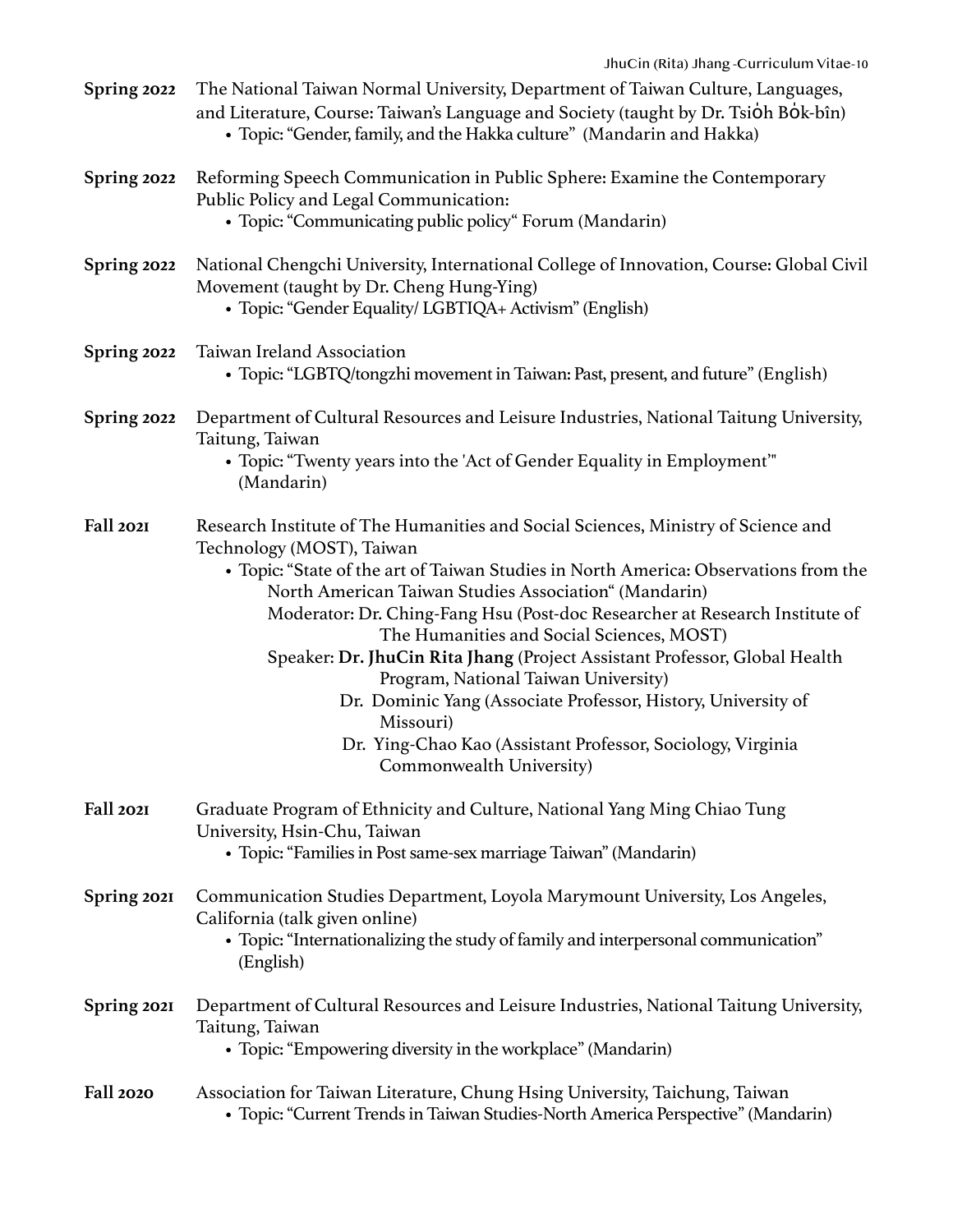| <b>Fall 2020</b> | Department of Mass Communication, Providence University, Taichung, Taiwan<br>• Topic: "Identity issues in same-sex marriage movement in Taiwan" (Mandarin)                                                                                                                   |
|------------------|------------------------------------------------------------------------------------------------------------------------------------------------------------------------------------------------------------------------------------------------------------------------------|
| Spring 2020      | Department of Cultural Resources and Leisure Industries, Taitung, Taiwan<br>• Topic: "Gender issues in the workplace" (Mandarin)                                                                                                                                             |
| Fall 2019        | College of Communication, National Chengchi University, Taipei, Taiwan<br>• Topic: "Field observation and in-depth interviews: What are these?" (Mandarin)                                                                                                                   |
| Fall 2019        | Graduate Society of Applied Linguists, Texas Tech University, Lubbock, Texas<br>• Topic: "She did not come out but we've come to terms"— family reconciliation<br>of challenged expectations when a young adult child is a gender and sexual<br>minority/tongzhi" (Mandarin) |
| Fall 2019        | National Taiwan University Department of Sociology<br><i>*Topic: "International Conference submission workshop: NATSA call for paper</i><br>information session" (Mandarin)                                                                                                  |
| Fall 2019        | Research Center for Humanities and Social Sciences, National Chung Hsing University,<br>Taichung, Taiwan<br>• Topic: "Went to America to get a PhD, and then what?" (Mandarin)                                                                                               |
| Spring 2017      | Department of Psychology and Counseling, Ming Chuan University, Taoyuan, Taiwan<br>• Topic: The daily lives for the sexual and gender minorities: Family<br>relationship, and work" (Mandarin)                                                                               |
| Fall 2016        | Department of Psychology and Counseling, Ming Chuan University, Taoyuan, Taiwan<br>• Topic: "A counselor's guide to understanding the basics the sexual and gender<br>minorities" (Mandarin)                                                                                 |
| Fall 2016        | Department of Mass Communication, Taiwan Normal University, Taipei, Taiwan<br>• Topic: "The endless possibilities that blossom when LGBTQ+ intersects with<br>communication studies" (Mandarin)                                                                              |
| Fall 2016        | Institute of Communication Studies, National Chiao Tung University, Hsinchu,<br>Taiwan<br>• Topic: "Media communication: LGBTQ+ and gender" (Mandarin)                                                                                                                       |
| Fall 2016        | Department of Speech Communication, Shih Hsin University, Taipei, Taiwan<br>• Topic: "What has been communicated in speech communication?" (Mandarin)                                                                                                                        |
| Fall 2016        | Department of Mass Communication, Providence University, Taichung, Taiwan<br>• Topic: "Sex and gender in communication studies: Binary and fluidity"<br>(Mandarin)                                                                                                           |
| Spring 2015      | Workshop: Cigarette smoking among sexual minority populations, Department of<br>Public Health, Emory University, Atlanta, Georgia (talk given online) (English)                                                                                                              |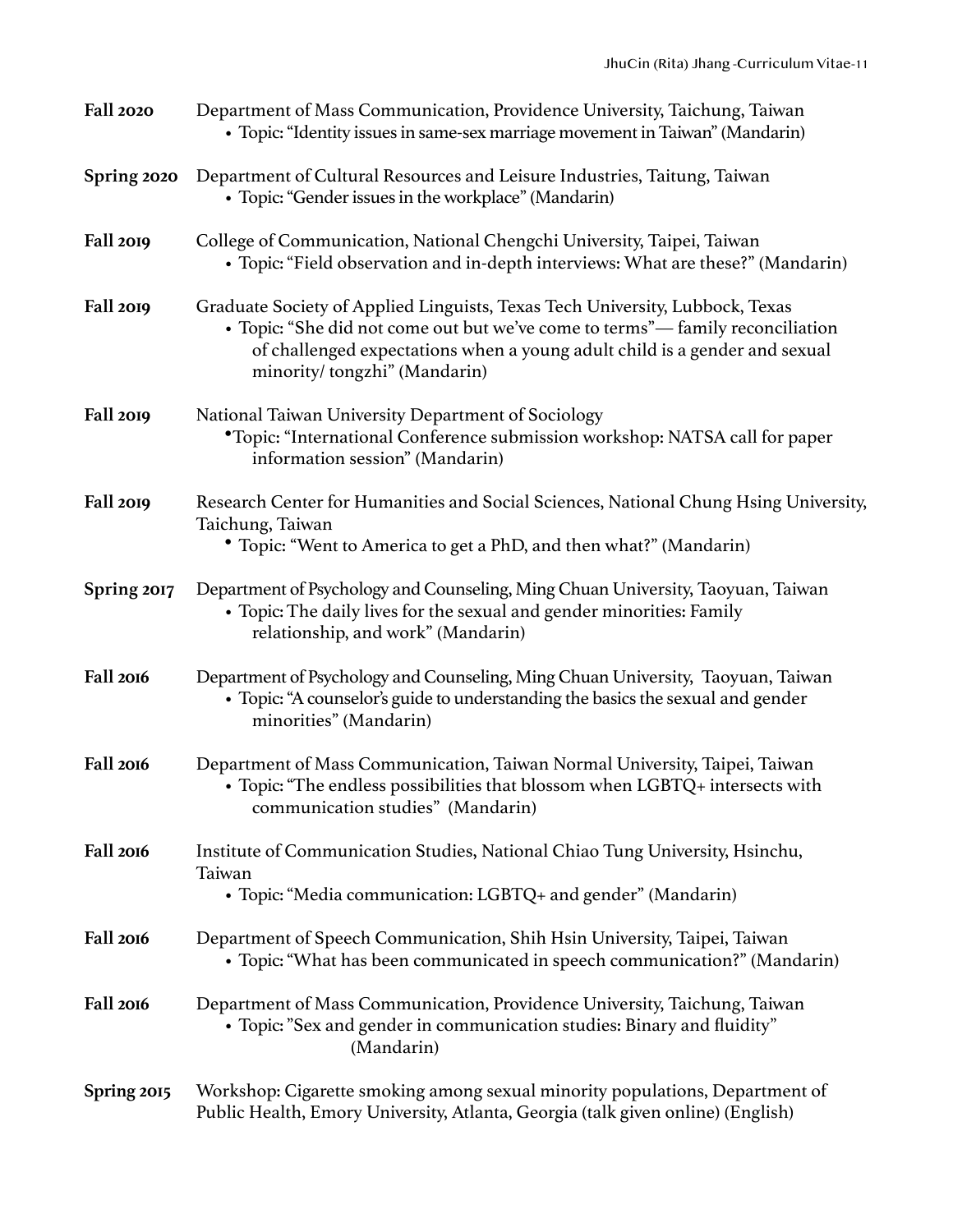• Topic: "LGBTQ+ substance use and abuse in Taiwan"

# **Invited Talks: Outside the Academia**

| Fall 2021   | Taiwan International Queer Film Festival-Screening Tour at National Taiwan                      |
|-------------|-------------------------------------------------------------------------------------------------|
|             | University, Post-Screening Discussion                                                           |
|             | • Topic: "Where do we go from erotophobia?" (Mandarin)                                          |
| Fall 2021   | Public Issues Marketing Convention, Taipei, Taiwan                                              |
|             | • Topic: "The road to same-sex marriage: From NGOs to the Legislative Yuan"                     |
|             | (Mandarin)                                                                                      |
|             | * Moderator: Dr. JhuCin Rita Jhang (Project Assistant Professor, Global                         |
|             | Health Program, National Taiwan University)                                                     |
|             | * Speaker: Yu Mei-Nu Attorney-At-law (former legislator)                                        |
|             | Summer 2021 The Feminist and Contemporary Justice Book Club, Taiwan Platform for Democratic     |
|             | Sustainability & New Taiwan Constitution Youth Front                                            |
|             | * Topic: "Reading 'Justice and the Politics of Differences' by Iris Marion Young"<br>(Mandarin) |
|             | * Speakers: Dr. JhuCin Rita Jhang (former Secretary-General of Green Party                      |
|             | Taiwan)                                                                                         |
|             | Wen-Wei Chen, Attorney-At-Law (Board Member, Awakening                                          |
|             | Foundation)                                                                                     |
| Spring 2021 | Global Young Greens, Australia (talk given online)                                              |
|             | • Topic: "Women's struggles and challenges in political careers" (English)                      |
|             | * Speakers: Dr. JhuCin Rita Jhang (Secretary-General of Green Party Taiwan)                     |
|             | Robinah K. Nanyunjia (Green Party of Uganda)                                                    |
|             | Carolina Chaves (Engineer in sustainable development)                                           |
| Spring 2021 | Department of Public Health, Taoyuan, Taiwan                                                    |
|             | Topic: "LGBTQ rights post same-sex marriage: Now what?" (Mandarin)                              |
| Spring 2021 | Taiwan Environmental Protection Union (TEPU), Contemporary Environment and                      |
|             | Energy Forum (Mandarin)                                                                         |
|             | • Moderator: Lin Fei-Fan (DPP Deputy Secretary-General)                                         |
|             | • Speakers: JhuCin Jhang (Green Party Taiwan Secretary-General)                                 |
|             | Xuan You Lin (Spokesperson of National Taiwan University                                        |
|             | Climate Action Club)                                                                            |
|             | Wei Jun Lee (TEPU Taitung Branch President)                                                     |
| Spring 2021 | Constitutionalize Environmental Rights Forum, Taiwan New Constitution Foundation<br>(Mandarin)  |
|             | • Moderator: JhuCin Jhang (Green Party Taiwan Secretary-General)                                |
|             | • Speakers: Zoe Lee (Green Party Taiwan Deputy Secretary-General)                               |
|             | Zhong-Yum Tsai (Citizen of the Earth, Taiwan Deputy Executive<br>Officer)                       |
|             | Zhi-Jian Liu (Taiwan Environmental Protection Union, President)                                 |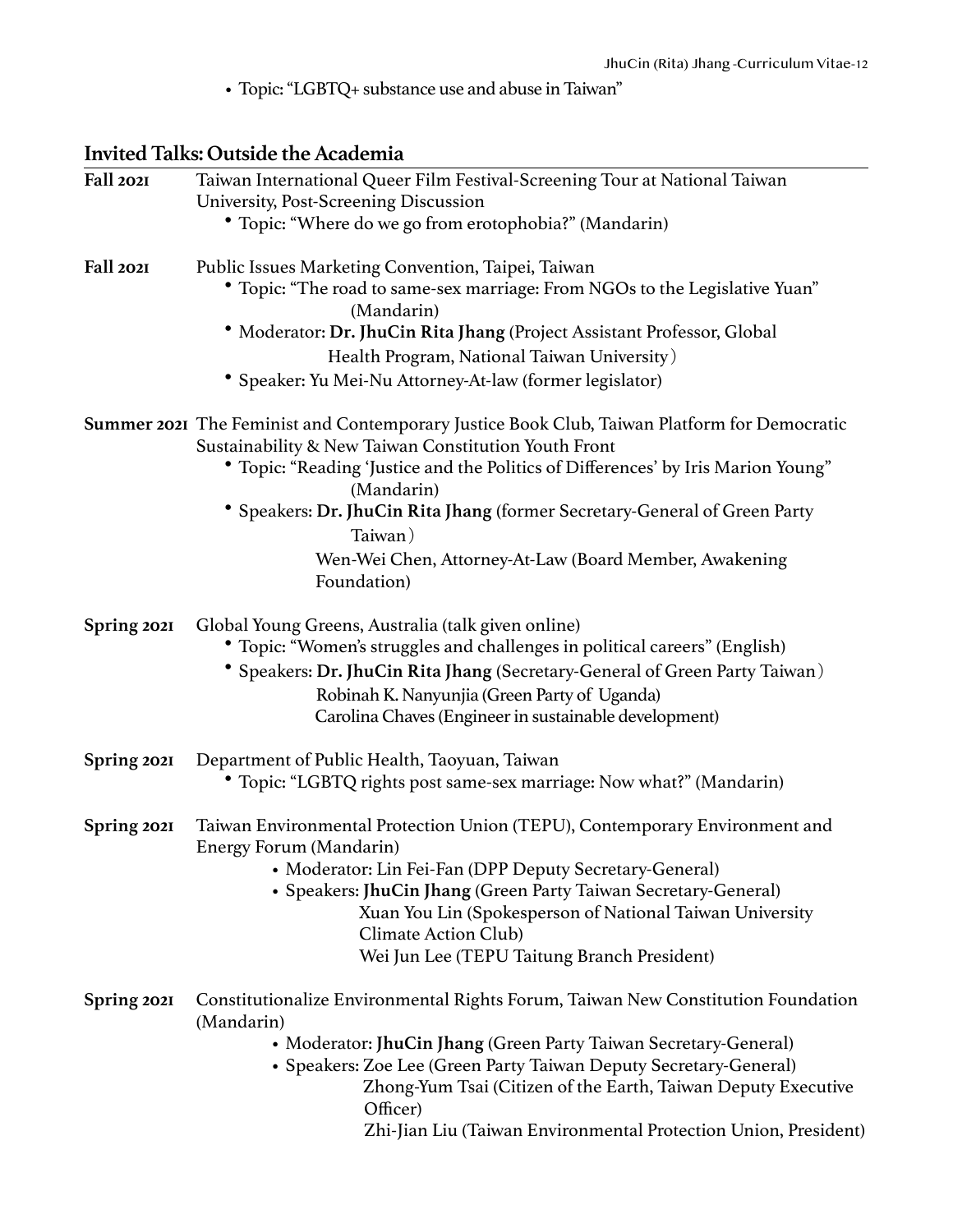| <b>Fall 2020</b> | National Taiwan University Graduate Students Association, A new imagination on the<br>constitution for the next generation workshop (Mandarin)<br>• Topic: Human rights and the constitution<br>• Speakers: JhuCin Jhang (Green Party Taiwan Secretary-General)<br>Zoe Lee (Green Party Taiwan Deputy Secretary-General) |
|------------------|--------------------------------------------------------------------------------------------------------------------------------------------------------------------------------------------------------------------------------------------------------------------------------------------------------------------------|
| <b>Fall 2020</b> | Austin Asian American Film Festival-Prismatic Taiwan (talk given online)<br>• Topic: "Family relationship and communication in Small Talk (2016)" (English)                                                                                                                                                              |
|                  | Summer 2016 LGBTQ+ workshop. Honki University, Tokyo, Japan<br>• Topic: "Knowing LGBTQ+: A chance for growth and reflection" (English)                                                                                                                                                                                   |

# **Invited Talks: Teaching-Focused**

| Fall 2021   | Dr. Lin-Hsien Ho's laboratory meeting, Institute of Epidemiology and Preventative Medicine,<br>National Taiwan University<br>• Topic: "English Oral Presentation Workshop (I hour)" (English)                                              |
|-------------|--------------------------------------------------------------------------------------------------------------------------------------------------------------------------------------------------------------------------------------------|
| Fall 2021   | Research Method, Global Health Program, National Taiwan University<br>• Topic: "English Oral Presentation Workshop (2 hours)" (English)                                                                                                    |
| Fall 2021   | Language Center, Chung Yuan Christian University, Taoyuan, Taiwan<br>• Topic: "Mental health and studying abroad" (Mandarin)<br>• Topic: "TOEFL exam preparation" (Mandarin)<br>• Topic: "Studying abroad--application package" (Mandarin) |
| Spring 2021 | Language Center, Chung Yuan Christian University, Taoyuan, Taiwan<br>• Topic: "Why study abroad?" (Mandarin)                                                                                                                               |
| Spring 2020 | Language Center, Chung Yuan Christian University, Taoyuan, Taiwan<br>• Topic: "Studying abroad know-how" (Mandarin)<br>• Topic: "English leaning knacks" (Mandarin)                                                                        |
| Fall 2017   | Student Enrichment Program, Chien Hsin U of Science and Technology, Taoyuan, Taiwan<br>• Topic: "Core principles of English grammar" (Mandarin)                                                                                            |
| Spring 2017 | Student Enrichment Program, Chien Hsin U of Science and Technology, Taoyuan, Taiwan<br>• Topic: "English grammar made easy" (Mandarin)                                                                                                     |
| Spring 2013 | The Teaching Excellence Seminar-English Subject, Ching Hua High School, Taoyuan,<br>Taiwan<br>• Topic: "Communicative pedagogy: What is it, why is it important, and how to use it"<br>(Mandarin)                                          |
| 2012-2013   | 2012-2013 The Language Center; The Office of International Affairs, Chung Yuan Christian<br>University, Taiwan<br>• Topic: "Becoming yourself by leaving your comfort zone" (Mandarin)                                                     |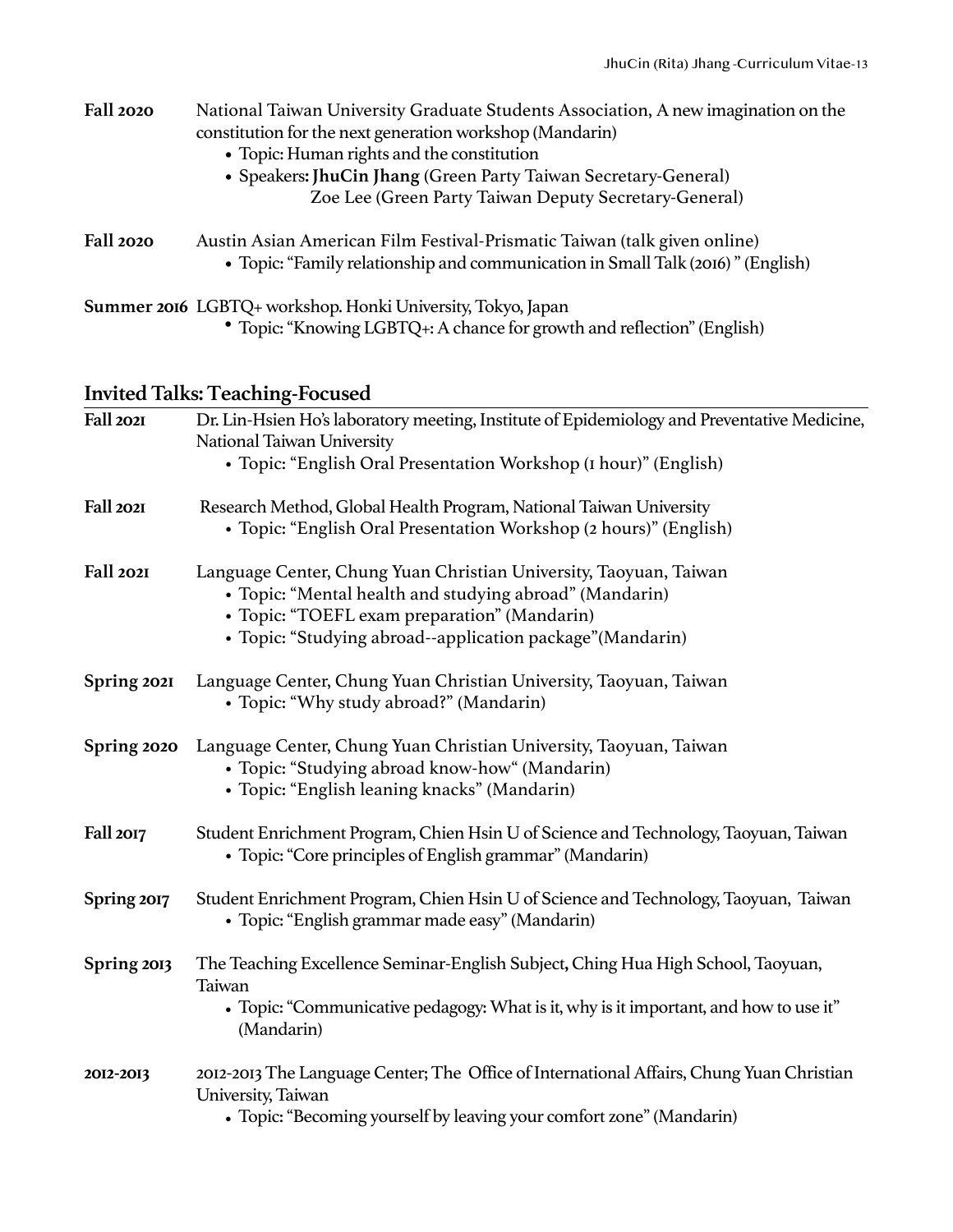- Topic: "Culture is more than just food and movies" (Mandarin)
- Topic: "Learning English through musicals: RENT"(Mandarin)
- Topic: "Self-growth through words" (Mandarin)

### **Academic On-The-Job-Training**

|             | 2022-Present National Taiwan University Project Assistant Professor Training Plan                     |
|-------------|-------------------------------------------------------------------------------------------------------|
|             | • Instructional Skills Workshop (ISW)                                                                 |
|             | • Teaching Innovation Fund Awardee                                                                    |
| 2018-2019   | Attended Workshops at UT Austin                                                                       |
|             | • Trauma-Informed Pedagogy Workshop                                                                   |
|             | • Grant Writing in Mental Health Research Field                                                       |
|             | • Inclusive Teaching & Learning Symposium                                                             |
| 2010-2012   | Attended Workshops at Teaching, Learning and Professional Development Center,                         |
|             | Texas Tech University, Lubbock, Texas                                                                 |
|             | "Lecture Well" Series: "How to excite your students (even at 8am)?"                                   |
|             | Introductory Strategies and Tools to Develop a Quality Online Course                                  |
|             | Lecture Well Series: "Stop Professing and Start Mentoring: Building Positive                          |
|             | Relationships with Students for More Effective Learning"                                              |
|             | Difficult Dialogues Seminar: "Diversity, Privilege, and Social Justice"                               |
|             | Feminist Forum<br>$\bullet$                                                                           |
|             | $\bullet$<br>Grant Writing/Grantsmanship Workshop                                                     |
|             | Difficult Dialogues Seminar: "Preparing a Classroom for Difficult Dialogues"                          |
|             | Grading Subjective Assignments in the Arts, Humanities, and Social Sciences                           |
|             | Easy PPT Voice-Overs with Adobe Presenter<br>$\bullet$                                                |
|             | ٠<br><b>Online Assessment Strategies</b>                                                              |
|             |                                                                                                       |
|             |                                                                                                       |
|             | <b>Other Professional Experiences</b>                                                                 |
|             | 2004-Present Volunteer, Education Sector and Family Sector, Taiwan TongZhi Hotline Association,       |
|             | Taipei, Taiwan                                                                                        |
|             | • Serving as a senior speaker of gender, sex, LGBTQ+ and relationship healthy                         |
|             | • Serving as a Parent consultation and family education specialist                                    |
|             | • Assisting in special projects (e.g., "Let the rainbow speak" video series)                          |
|             | • Translating reports and documents (e.g., international reports and International                    |
|             | funding applications)                                                                                 |
|             | • Assisting in volunteers and speakers training                                                       |
|             | • Recognition: 2021 Volunteer of the Year-Education Sector                                            |
|             | 2020-present Councilor, Asia Pacific Greens Federation, Global Greens                                 |
|             | 2004-Present Freelance Translator, writing coach                                                      |
| <b>2021</b> | CEO, Center for Public Government Empowerment Center, National Chengchi University,<br>Taipei, Taiwan |

• Planned the center development plans and budget